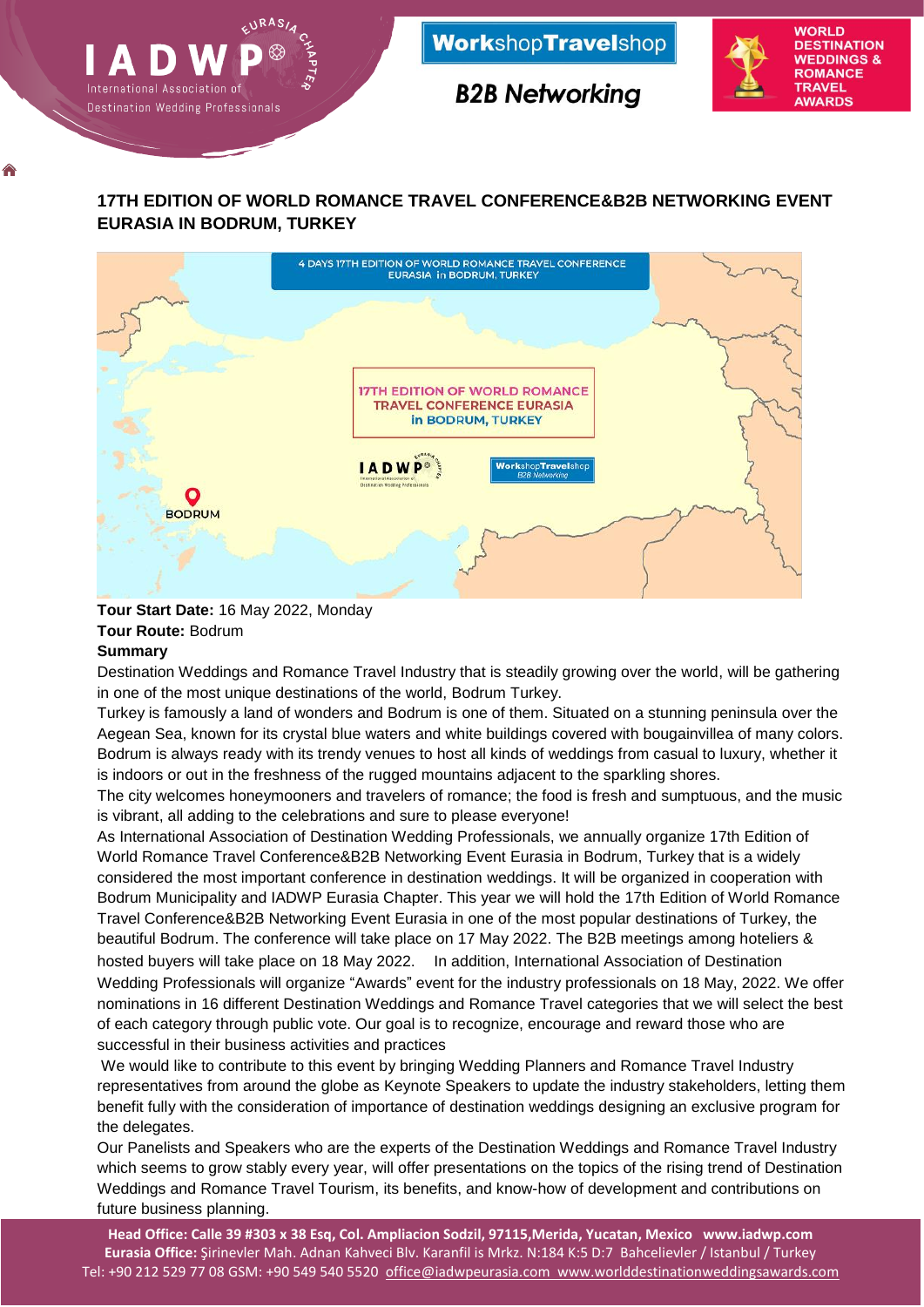



**B2B Networking** 

♠

Ш

In this exclusive event, where the globally renowned Destination Weddings and Romance Travel Industry operators come together for mutually beneficial B2B networking sessions, you will have your chance to meet with potential partners, expand your business outreach and come across with many business opportunities to steer you ahead that you demand from a corporate event.

In continuation of the event, you will have the opportunity to visit some of the great attractions and explore the uniquely beautiful wedding venues of Turkey on our Yacht Cruise Fam Trips as optional.

## **Day 1: Arrival to Bodrum and Welcome Dinner (16 May 2022, Monday)**

#### *(Dinner Included)*

International Association of

Destination Wedding Professionals

Today is your arrival date to Turkey via Milas - Bodrum International Airport.

We will provide your Airport Transfer to the Hotel between 07: 00 and 22:00. Dinner at the Hotel from 20:00 to 22:00.

Overnight in Bodrum.

## **Day 2: Destination Wedding (IADWP) Guest Speakers (17 May 2022, Tuesday)**

*(Breakfast, Lunch, Coffee Breaks, Dinner Included)*

From 07:00 to 09:00 Breakfast

Registration Process from 09:00 to 10:00

## 10:00 Opening Ceremony

10:30 to 12:30 Guest Speaker Session

12:30 to 13:00 Lunch Break

13:30 to 15:30 Guest Speaker Session Resume

15:30 to 15:45 Coffee Break

15:45 to 17:00 Final Speaker Session

19:30 – 22:30 Dinner at Hotel

Overnight in Bodrum.

## **Day 3: Destination Weddings and Romance Industry Professionals B2B Meetings (18 May 2022, Wednesday)**

*(Breakfast, Lunch, Coffee Breaks, Gala Dinner Included)*

From 07:00 to 09:30 Breakfast

10:00 - 11.30 Destination Weddings and Romance Industry Professionals B2B Meetings

11:30 to 11:45 Coffee Break

11:45 to 12:45 B2B Meetings Resumed

12:45 to 14:00 Lunch Break

14:00 to 15:30 Continue with B2B Meetings

15:30 to 15:45 Coffee Break

15:45 to 17:30 continue with B2B Meetings

19:00 – 23:30 Award Ceremony & Gala Dinner at Hotel

Overnight in Bodrum.

## **Day 4: Final Day for 17th Edition of World Romance Travel Conference&B2B Networking Event Eurasia(19 May 2022, Thursday)**

*(Breakfast Included)*

After the breakfast from 07:00 to 09:30 Early departures to be sent off to Airport via transfer services provided. The ones willing to attend to Yacht Cruise Fam Trip as optional shall join the Tours. Thanks for attending our 17th Edition of World Romance Travel Conference&B2B Networking Event Eurasia. Hope to see you again on our next event.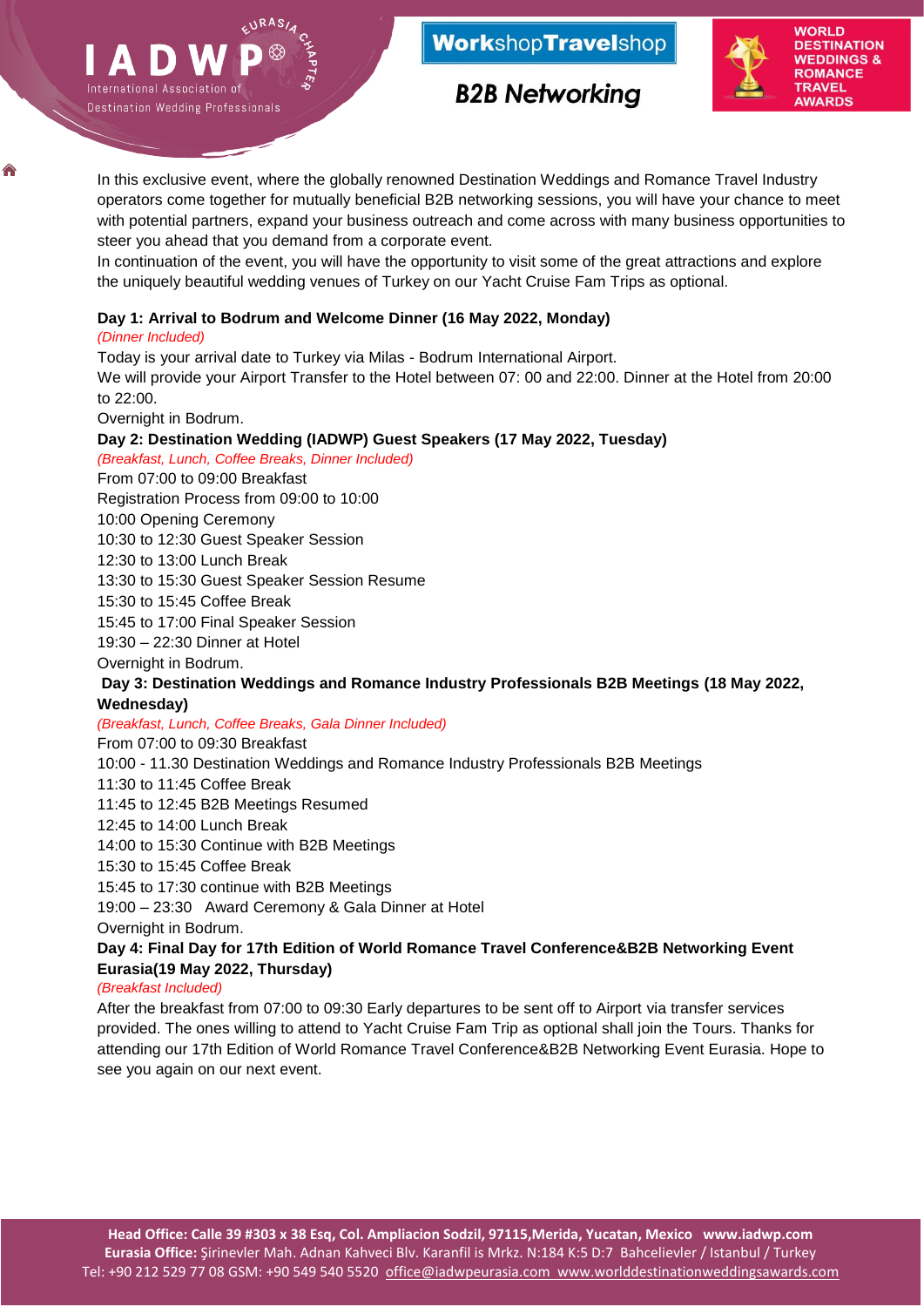

# **B2B Networking**

## INCLUDES

Ш

- Return Airport Transfer Services
- 3 Nights hotel accommodation in Bodrum
- 3 Open Buffet Breakfasts
- 2 Lunches

International Association of

Destination Wedding Professionals

- 2 Dinners
- 1 Gala Dinner
- B2B Networking Event Participation
- Destination Weddings and Romance Industry Speaker Sessions
- Professional English speaking tour guides

**IMPORTANT NOTICE**: If you would like to attend to the event, arriving earlier and depart later than the standart program suggests or join to an Istanbul Fam trip, please advise through [support@workshoptravelshop.com](mailto:support@workshoptravelshop.com)

| 4 DAY 17TH EDITION OF WORLD ROMANCE TRAVEL CONFERENCE&B2B NETWORKING EVENT<br><b>EURASIA IN BODRUM REGISTRATION FEES PER PERSON IN EURO</b> |                                           |                                            |                        |
|---------------------------------------------------------------------------------------------------------------------------------------------|-------------------------------------------|--------------------------------------------|------------------------|
| <b>Discount Prices Available Date</b>                                                                                                       |                                           |                                            |                        |
| <b>Early Bird Date 31</b><br>December 2021                                                                                                  | <b>Register Before 31</b><br>January 2022 | <b>Register Before 28</b><br>February 2022 | <b>Published Rates</b> |
| € 425                                                                                                                                       | € 459                                     | $\epsilon$ 549                             | € 625                  |
| SINGLE ROOM or DOUBLE / TWIN ROOM SHARED BY THE SAME COMPANY                                                                                |                                           |                                            |                        |

## **EXCLUDES**

- International flights
- Insurance of all types
- Country entry Visa
- Items of a personal nature such as alcoholic beverages, cold drinks, laundry
- All and any kind or vaccinations, documents, medical treatments, quarantine requirements related to Covid-19 pandemic and any other outbreaks.

## PCR tests

## TERMS & CONDITIONS

- Abide by the Workshop calendar.
- Act in line with departure times.
- Minimum 30 pre-appointments taken per Hosted Buyers that to be signed by the appointee.
- Hosted Buyers not to promote their own "incoming" services to the participants and if detected, would be disqualified and charged for the full fee.
- Accommodations assigned should be taken into consideration and may not be altered during the trip in Turkey.
- Flight details to be registered on the system and we are not responsible of transfer services for the ones that are not registered.
- Please check your appointments and business cards.
- Only registered parties can enroll in Hosted Buyer Program. No one else can be invited without prior permission. Only the officially invited ones may stay through the event.
- We are expecting all Hosted Buyers to pay necessary attention and care for this event.
- You can ask for help of our team to be located in Hosted Buyer area throughout the event.
- Accepted invitations to Hosted Buyers are non-transferable. In case, where the Hosted Buyer is no longer able to attend, another attendee from their organization may replace with a renewed application, placed 45 days prior.
- Hosted Buyers who do not inform the Organizer of their cancellation and do not participate in the program, will be deemed a No-Show at 100%.
- All cancellations are subject to a written request and to be confirmed in return.
- Land tours "only" cancellation policy: Fully refundable in any cases and credit towards to the next event under Force Majeure conditions till 3 weeks event start date. 3 Weeks before 100% credit, 2 Weeks before Non-refundable.